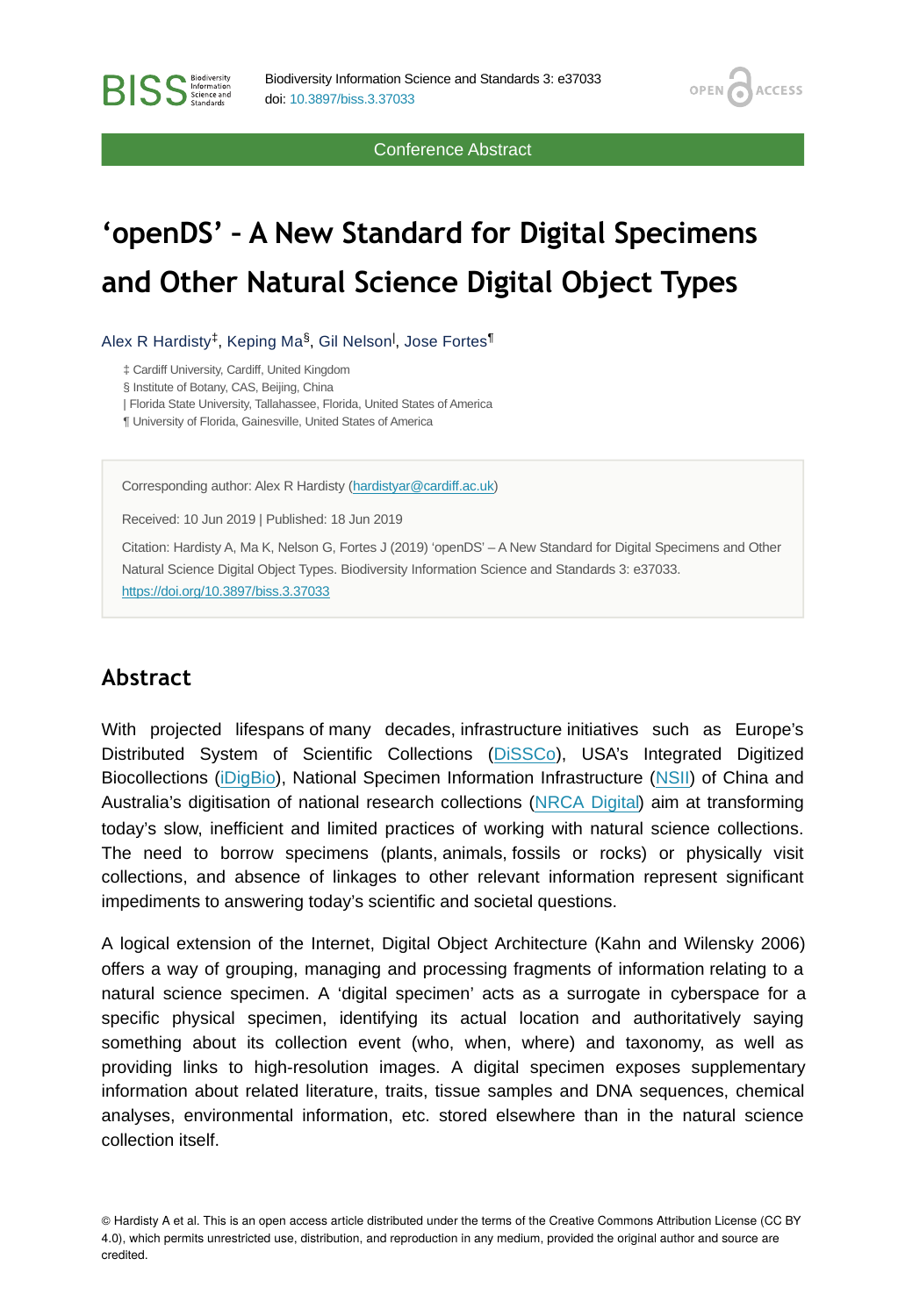By presenting digital specimens as a new layer between data infrastructure of natural science collections and user applications for processing and interacting with information about specimens and collections, it's possible to seamlessly organise global access spanning multiple collection-holding institutions and sources. Virtual collections of digital specimens with unique identifiers offer possibilities for wider, more flexible, and 'FAIR' (Findable, Accessible, Interoperable, Reusable) access for varied research and policy uses: recognising curatorial work, annotating with latest taxonomic treatments, understanding variations, working with DNA sequences or chemical analyses, supporting regulatory processes for health, food, security, sustainability and environmental change, inventions/products critical to the bio-economy, and educational uses. Adopting a digital specimen approach is expected to lead to faster insights for lower cost on many fronts.

We propose that realising this vision requires a new TDWG standard. OpenDS is a specification of digital specimen and other object types essential to mass digitisation of natural science collections and their digital use. For five principal digital object types corresponding to major categories of collections and specimens' information, OpenDS defines structure and content, and behaviours that can act upon them:

- 1. Digital specimen: Representing a digitised physical specimen, contains information about a single specimen with links to related supplementary information;
- 2. Storage container: Representing groups of specimens stored within a single container, such as insect tray, drawer or sample jar;
- 3. Collection: Information about characteristics of a collection;
- 4. Organisation: Information about the legal-entity owning the specimen and collection to which it belongs; and,
- 5. Interpretation: Assertion(s) made on or about the specimen such as determination of species and comments.

Secondary classes gather presentation/preservation characteristics (e.g., herbarium sheets, pinned insects, specimens in glass jars, etc.), the general classification of a specimen (i.e., plant, animal, fossil, rock, etc.) and history of actions on the object (provenance).

Equivalencing concepts in [ABCD 3.0](https://abcd.tdwg.org/) and [EFG extension for geo-sciences,](http://www.geocase.eu/efg) OpenDS is also an ontology extending OBO Foundry's Biological Collection Ontology [\(BCO\)](http://www.obofoundry.org/ontology/bco.html) (Walls et al. 2014) from bco:MaterialSample, which has preferred label dwc:specimen from [Darwin](https://dwc.tdwg.org/) [Core,](https://dwc.tdwg.org/) thus linking it also with that standard.

OpenDS object content can be serialized to specific formats/representations (e.g. JSON) for different exchange and processing purposes.